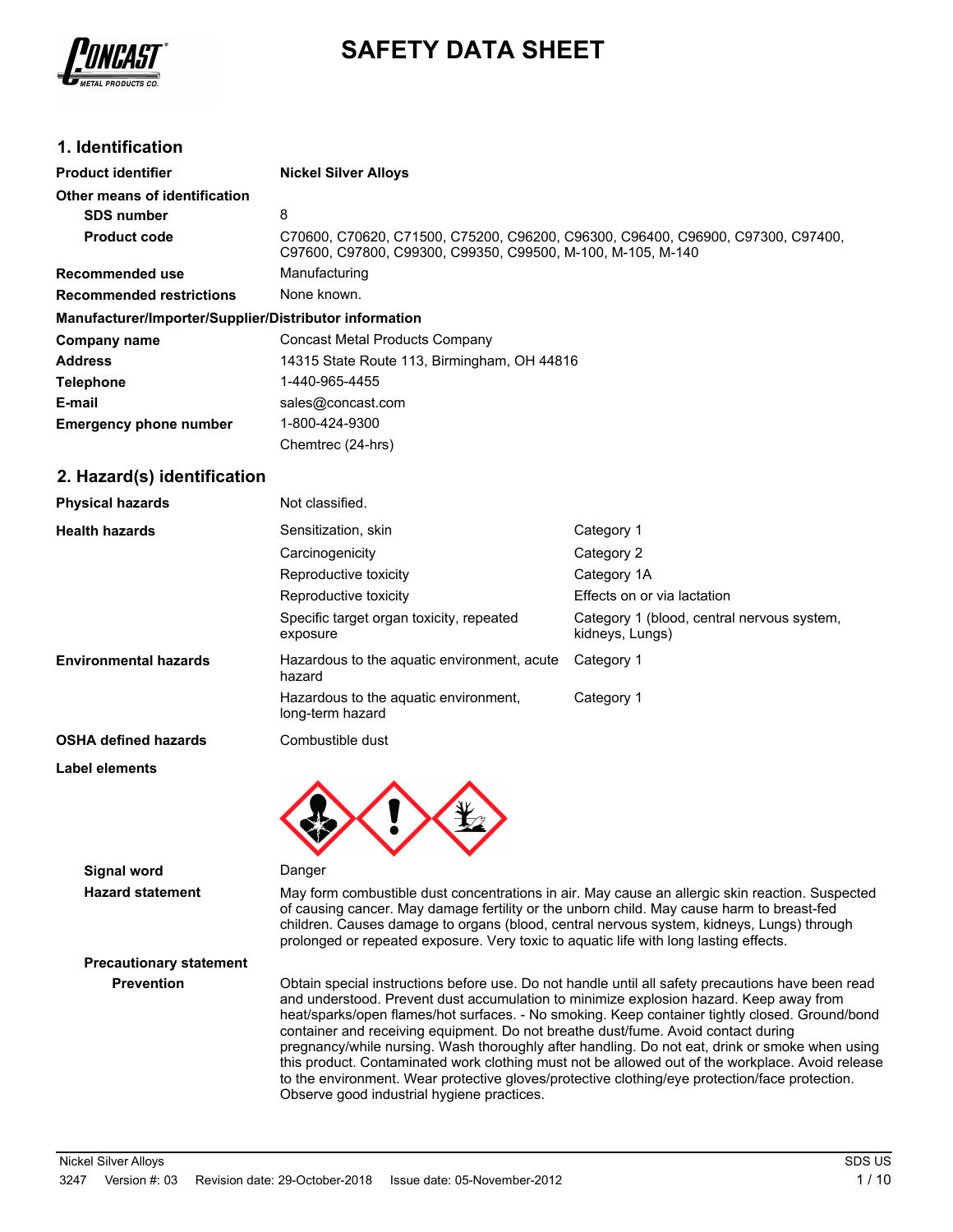| <b>Response</b>                              | If on skin: Wash with plenty of water. If exposed or concerned: Get medical advice/attention. If<br>skin irritation or rash occurs: Get medical advice/attention. Wash contaminated clothing before<br>reuse. In case of fire: Use appropriate media to extinguish. Collect spillage. |
|----------------------------------------------|---------------------------------------------------------------------------------------------------------------------------------------------------------------------------------------------------------------------------------------------------------------------------------------|
| <b>Storage</b>                               | Store locked up.                                                                                                                                                                                                                                                                      |
| Disposal                                     | Dispose of contents/container in accordance with local/regional/national/international regulations.                                                                                                                                                                                   |
| Hazard(s) not otherwise<br>classified (HNOC) | None known.                                                                                                                                                                                                                                                                           |
| <b>Supplemental information</b>              | 16% of the mixture consists of component(s) of unknown acute dermal toxicity.                                                                                                                                                                                                         |

## **3. Composition/information on ingredients**

**Mixtures**

| <b>Chemical name</b> | <b>CAS number</b> | $\%$      |
|----------------------|-------------------|-----------|
| Copper               | 7440-50-8         | $53 - 87$ |
| <b>Nickel</b>        | 7440-02-0         | $9 - 33$  |
| Zinc                 | 7440-66-6         | $0 - 25$  |
| Lead                 | 7439-92-1         | $0 - 11$  |
| Tin                  | 7440-31-5         | $0 - 5.5$ |
| Manganese            | 7439-96-5         | $0 - 1.5$ |

**Composition comments** All concentrations are in percent by weight unless otherwise indicated.

| 4. First-aid measures                                                        |                                                                                                                                                                                                                                                                                                                                                                                                                                                                                                                                                |
|------------------------------------------------------------------------------|------------------------------------------------------------------------------------------------------------------------------------------------------------------------------------------------------------------------------------------------------------------------------------------------------------------------------------------------------------------------------------------------------------------------------------------------------------------------------------------------------------------------------------------------|
| <b>Inhalation</b>                                                            | Move to fresh air. Call a physician if symptoms develop or persist.                                                                                                                                                                                                                                                                                                                                                                                                                                                                            |
| <b>Skin contact</b>                                                          | Remove contaminated clothing immediately and wash skin with soap and water. In case of<br>eczema or other skin disorders: Seek medical attention and take along these instructions. In case<br>of contact with hot or molten product, cool rapidly with water and seek immediate medical<br>attention. Do not attempt to remove molten product from skin because skin will tear easily. Cuts or<br>abrasions should be treated promptly with thorough cleansing of the affected area.                                                          |
| Eye contact                                                                  | Do not rub eyes. Rinse with water. Get medical attention if irritation develops and persists.                                                                                                                                                                                                                                                                                                                                                                                                                                                  |
| Ingestion                                                                    | Rinse mouth. Get medical attention if symptoms occur.                                                                                                                                                                                                                                                                                                                                                                                                                                                                                          |
| <b>Most important</b><br>symptoms/effects, acute and<br>delayed              | Elevated temperatures or mechanical action may form dust and fumes which may be irritating to<br>the eye, mucous membranes and respiratory tract. Narcosis. Behavioral changes. Decrease in<br>motor functions. May cause an allergic skin reaction. Dermatitis. Rash. Prolonged exposure may<br>cause chronic effects. Contact with hot material can cause thermal burns which may result in<br>permanent damage.                                                                                                                             |
| Indication of immediate<br>medical attention and special<br>treatment needed | Provide general supportive measures and treat symptomatically. Keep victim under observation.<br>Symptoms may be delayed.                                                                                                                                                                                                                                                                                                                                                                                                                      |
| <b>General information</b>                                                   | IF exposed or concerned: Get medical advice/attention. If you feel unwell, seek medical advice<br>(show the label where possible). Ensure that medical personnel are aware of the material(s)<br>involved, and take precautions to protect themselves. Show this safety data sheet to the doctor in<br>attendance. Wash contaminated clothing before reuse.                                                                                                                                                                                    |
| 5. Fire-fighting measures                                                    |                                                                                                                                                                                                                                                                                                                                                                                                                                                                                                                                                |
| Suitable extinguishing media                                                 | Special powder against metal fires. Dry sand. Carbon dioxide (CO2). Apply extinguishing media<br>carefully to avoid creating airborne dust. Avoid high pressure media which could cause the<br>formation of a potentially explosible dust-air mixture.                                                                                                                                                                                                                                                                                         |
| Unsuitable extinguishing<br>media                                            | Do not use water or halogenated extinguishing media. Hot molten material will react violently with<br>water resulting in spattering and fuming.                                                                                                                                                                                                                                                                                                                                                                                                |
| Specific hazards arising from<br>the chemical                                | Explosion hazard: Avoid generating dust; fine dust dispersed in air in sufficient concentrations and<br>in the presence of an ignition source is a potential dust explosion hazard. Contact with acids will<br>release flammable hydrogen gas. During fire, gases hazardous to health may be formed.<br>Combustion products may include: metal oxides. In a fire, nickel may form nickel carbonyl, a<br>highly toxic substance and known carcinogen. Upon combustion, this product may yield toxic<br>vapors/fumes of lead and lead compounds. |
| Special protective equipment<br>and precautions for firefighters             | Self-contained breathing apparatus and full protective clothing must be worn in case of fire.                                                                                                                                                                                                                                                                                                                                                                                                                                                  |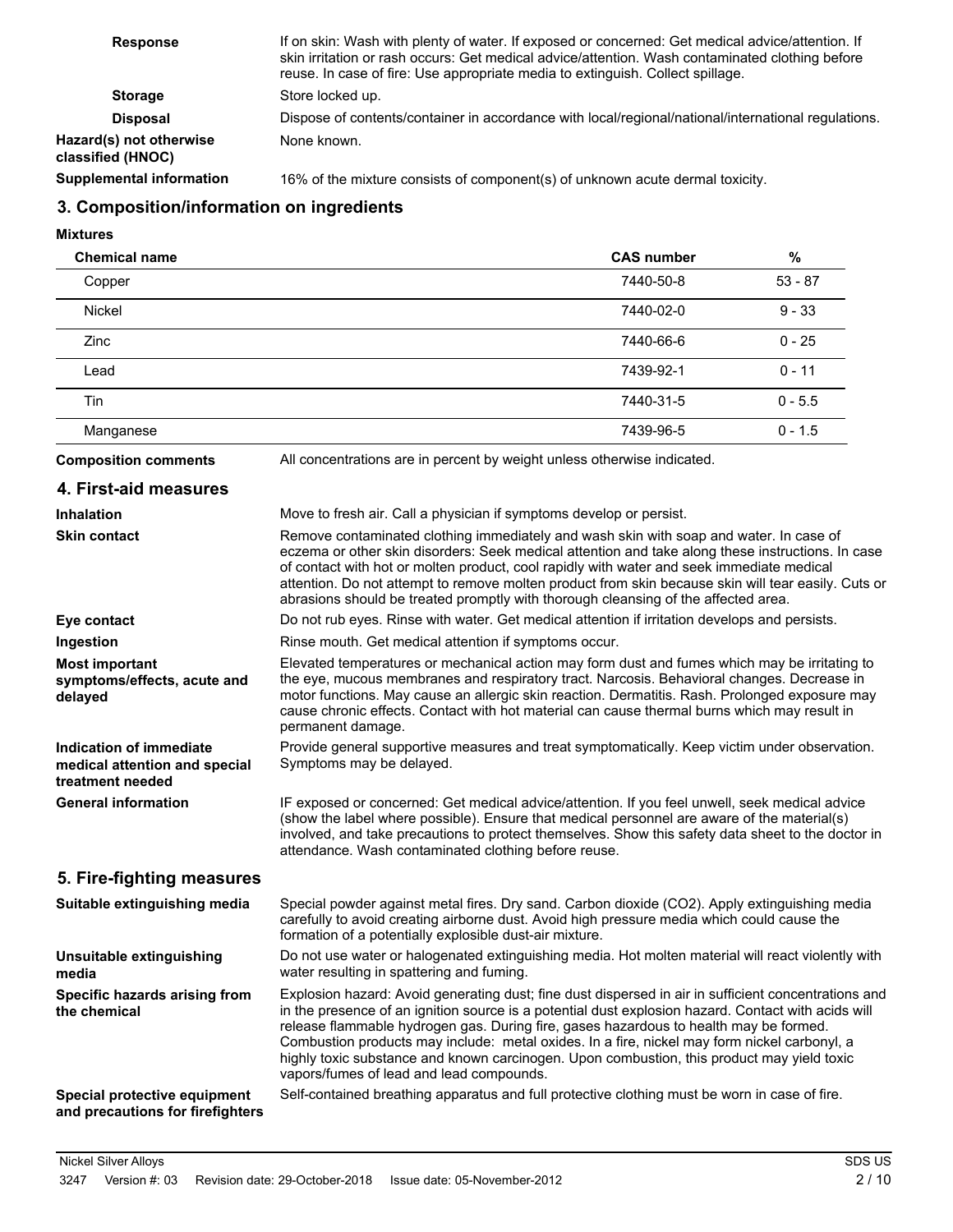| <b>Fire fighting</b><br>equipment/instructions                                   | In case of fire and/or explosion do not breathe fumes. Move containers from fire area if you can do<br>so without risk.                                                                                                                                                                                                                                                                                                                                                                                                                                                                                                                                                                                                                                                                                      |
|----------------------------------------------------------------------------------|--------------------------------------------------------------------------------------------------------------------------------------------------------------------------------------------------------------------------------------------------------------------------------------------------------------------------------------------------------------------------------------------------------------------------------------------------------------------------------------------------------------------------------------------------------------------------------------------------------------------------------------------------------------------------------------------------------------------------------------------------------------------------------------------------------------|
| <b>Specific methods</b>                                                          | Use standard firefighting procedures and consider the hazards of other involved materials.                                                                                                                                                                                                                                                                                                                                                                                                                                                                                                                                                                                                                                                                                                                   |
| <b>General fire hazards</b>                                                      | May form combustible dust concentrations in air.                                                                                                                                                                                                                                                                                                                                                                                                                                                                                                                                                                                                                                                                                                                                                             |
| 6. Accidental release measures                                                   |                                                                                                                                                                                                                                                                                                                                                                                                                                                                                                                                                                                                                                                                                                                                                                                                              |
| <b>Personal precautions,</b><br>protective equipment and<br>emergency procedures | Keep unnecessary personnel away. Keep people away from and upwind of spill/leak. Use only<br>non-sparking tools. Dust deposits should not be allowed to accumulate on surfaces, as these may<br>form an explosive mixture if they are released into the atmosphere in sufficient concentration.<br>Wear appropriate protective equipment and clothing during clean-up. Do not touch damaged<br>containers or spilled material unless wearing appropriate protective clothing. Avoid inhalation of<br>fumes from heated product. Ensure adequate ventilation. Local authorities should be advised if<br>significant spillages cannot be contained. For personal protection, see section 8 of the SDS.                                                                                                         |
| <b>Methods and materials for</b><br>containment and cleaning up                  | Eliminate all ignition sources (no smoking, flares, sparks, or flames in immediate area). Take<br>precautionary measures against static discharge. Use only non-sparking tools. Avoid dispersal of<br>dust in the air (i.e., clearing dust surfaces with compressed air). The product is immiscible with<br>water and will sediment in water systems. Stop the flow of material, if this is without risk. Allow<br>molten material to cool and solidify before disposal. Recover and recycle, if practical.                                                                                                                                                                                                                                                                                                  |
|                                                                                  | Large Spills: Wet down with water and dike for later disposal. Shovel the material into waste<br>container. Following product recovery, flush area with water.                                                                                                                                                                                                                                                                                                                                                                                                                                                                                                                                                                                                                                               |
|                                                                                  | Small Spills: Sweep up or vacuum up spillage and collect in suitable container for disposal.                                                                                                                                                                                                                                                                                                                                                                                                                                                                                                                                                                                                                                                                                                                 |
|                                                                                  | Never return spills to original containers for re-use. Put material in suitable, covered, labeled<br>containers. For waste disposal, see section 13 of the SDS.                                                                                                                                                                                                                                                                                                                                                                                                                                                                                                                                                                                                                                              |
| <b>Environmental precautions</b>                                                 | Avoid release to the environment. Inform appropriate managerial or supervisory personnel of all<br>environmental releases. Prevent further leakage or spillage if safe to do so. Avoid discharge into<br>drains, water courses or onto the ground.                                                                                                                                                                                                                                                                                                                                                                                                                                                                                                                                                           |
| 7. Handling and storage                                                          |                                                                                                                                                                                                                                                                                                                                                                                                                                                                                                                                                                                                                                                                                                                                                                                                              |
| <b>Precautions for safe handling</b>                                             | Obtain special instructions before use. Do not handle until all safety precautions have been read<br>and understood. Minimize dust generation and accumulation. Avoid significant deposits of<br>material, especially on horizontal surfaces, which may become airborne and form combustible dust<br>clouds and may contribute to secondary explosions. Routine housekeeping should be instituted to<br>ensure that dusts do not accumulate on surfaces. Dry powders can build static electricity charges<br>when subjected to the friction of transfer and mixing operations. Provide adequate precautions,<br>such as electrical grounding and bonding, or inert atmospheres. Keep away from heat/sparks/open<br>flames/hot surfaces. - No smoking. Explosion-proof general and local exhaust ventilation. |
|                                                                                  | Avoid contact with eyes, skin, and clothing. Avoid prolonged exposure. When using, do not eat,<br>drink or smoke. Pregnant or breastfeeding women must not handle this product. Should be<br>handled in closed systems, if possible. Wear appropriate personal protective equipment. Wash<br>hands thoroughly after handling. Avoid release to the environment. Observe good industrial<br>hygiene practices.                                                                                                                                                                                                                                                                                                                                                                                                |
| Conditions for safe storage,<br>including any incompatibilities                  | Store locked up. Keep containers tightly closed in a dry, cool and well-ventilated place. Store away<br>from incompatible materials (see Section 10 of the SDS).                                                                                                                                                                                                                                                                                                                                                                                                                                                                                                                                                                                                                                             |

## **8. Exposure controls/personal protection**

## **Occupational exposure limits**

#### **US. OSHA Specifically Regulated Substances (29 CFR 1910.1001-1053)**

| <b>Components</b>                                                                      | <b>Type</b> | Value            |                |
|----------------------------------------------------------------------------------------|-------------|------------------|----------------|
| Lead (CAS 7439-92-1)                                                                   | <b>TWA</b>  | $0.05$ mg/m $3$  |                |
| US. OSHA Table Z-1 Limits for Air Contaminants (29 CFR 1910.1000)<br><b>Components</b> | <b>Type</b> | Value            | Form           |
| Copper (CAS 7440-50-8)                                                                 | PEL         | 1 mg/m $3$       | Dust and mist. |
|                                                                                        |             | $0.1$ mg/m $3$   | Fume.          |
| Manganese (CAS<br>7439-96-5)                                                           | Ceiling     | $5 \text{ mg/m}$ | Fume.          |
| Nickel (CAS 7440-02-0)                                                                 | <b>PEL</b>  | 1 mg/m $3$       |                |
| Tin (CAS 7440-31-5)                                                                    | PEL         | $2$ mg/m $3$     |                |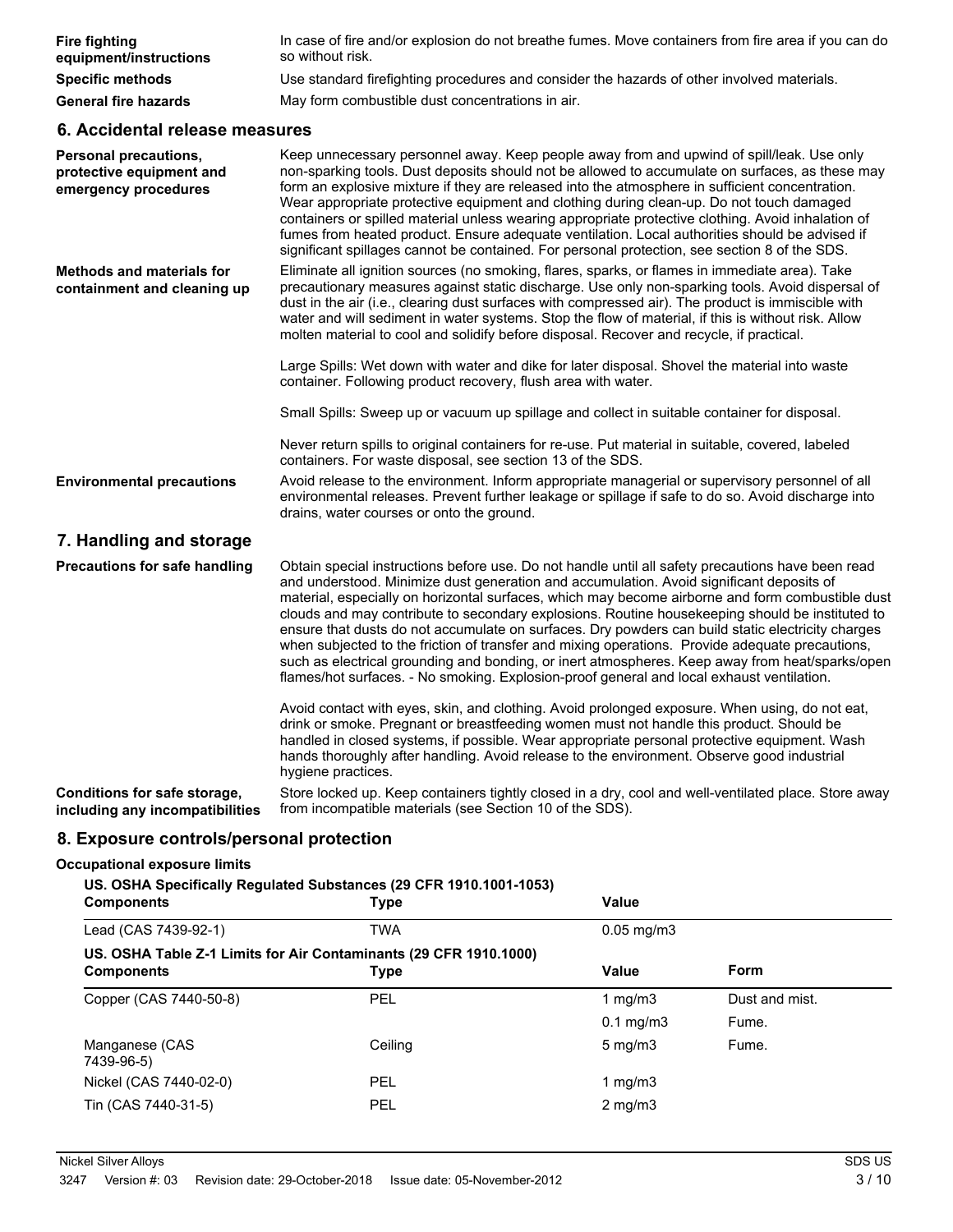| <b>US. ACGIH Threshold Limit Values</b><br><b>Components</b>                                    | <b>Type</b>                                                                                |                    |                 | <b>Value</b>         | Form                                                                                                                                                                                                                                                                                                                                                                                                    |
|-------------------------------------------------------------------------------------------------|--------------------------------------------------------------------------------------------|--------------------|-----------------|----------------------|---------------------------------------------------------------------------------------------------------------------------------------------------------------------------------------------------------------------------------------------------------------------------------------------------------------------------------------------------------------------------------------------------------|
| Copper (CAS 7440-50-8)                                                                          | <b>TWA</b>                                                                                 |                    |                 | 1 $mg/m3$            | Dust and mist.                                                                                                                                                                                                                                                                                                                                                                                          |
|                                                                                                 |                                                                                            |                    |                 | $0.2$ mg/m $3$       | Fume.                                                                                                                                                                                                                                                                                                                                                                                                   |
| Lead (CAS 7439-92-1)                                                                            | <b>TWA</b>                                                                                 |                    |                 | $0.05$ mg/m $3$      |                                                                                                                                                                                                                                                                                                                                                                                                         |
| Manganese (CAS<br>7439-96-5)                                                                    | <b>TWA</b>                                                                                 |                    |                 | $0.1$ mg/m $3$       | Inhalable fraction.                                                                                                                                                                                                                                                                                                                                                                                     |
|                                                                                                 |                                                                                            |                    |                 | $0.02$ mg/m $3$      | Respirable fraction.                                                                                                                                                                                                                                                                                                                                                                                    |
| Nickel (CAS 7440-02-0)                                                                          | <b>TWA</b>                                                                                 |                    |                 | $1.5$ mg/m $3$       | Inhalable fraction.                                                                                                                                                                                                                                                                                                                                                                                     |
| Tin (CAS 7440-31-5)                                                                             | <b>TWA</b>                                                                                 |                    |                 | $2$ mg/m $3$         |                                                                                                                                                                                                                                                                                                                                                                                                         |
| US. NIOSH: Pocket Guide to Chemical Hazards<br><b>Components</b>                                | <b>Type</b>                                                                                |                    |                 | <b>Value</b>         | Form                                                                                                                                                                                                                                                                                                                                                                                                    |
| Copper (CAS 7440-50-8)                                                                          | <b>TWA</b>                                                                                 |                    |                 | 1 $mg/m3$            | Dust and mist.                                                                                                                                                                                                                                                                                                                                                                                          |
| Lead (CAS 7439-92-1)                                                                            | <b>TWA</b>                                                                                 |                    |                 | $0.05$ mg/m $3$      |                                                                                                                                                                                                                                                                                                                                                                                                         |
| Manganese (CAS<br>7439-96-5)                                                                    | <b>STEL</b>                                                                                |                    |                 | $3$ mg/m $3$         | Fume.                                                                                                                                                                                                                                                                                                                                                                                                   |
|                                                                                                 | <b>TWA</b>                                                                                 |                    |                 | 1 $mg/m3$            | Fume.                                                                                                                                                                                                                                                                                                                                                                                                   |
| Nickel (CAS 7440-02-0)                                                                          | <b>TWA</b>                                                                                 |                    |                 | $0.015$ mg/m3        |                                                                                                                                                                                                                                                                                                                                                                                                         |
| Tin (CAS 7440-31-5)                                                                             | <b>TWA</b>                                                                                 |                    |                 | $2$ mg/m $3$         |                                                                                                                                                                                                                                                                                                                                                                                                         |
| <b>Biological limit values</b><br><b>ACGIH Biological Exposure Indices</b><br><b>Components</b> | Value                                                                                      | <b>Determinant</b> | <b>Specimen</b> | <b>Sampling Time</b> |                                                                                                                                                                                                                                                                                                                                                                                                         |
| Lead (CAS 7439-92-1)                                                                            | $200 \mu g/l$                                                                              | Lead               | <b>Blood</b>    | $\star$              |                                                                                                                                                                                                                                                                                                                                                                                                         |
| * - For sampling details, please see the source document.                                       |                                                                                            |                    |                 |                      |                                                                                                                                                                                                                                                                                                                                                                                                         |
| Appropriate engineering<br>controls                                                             | acceptable level.                                                                          |                    |                 |                      | Explosion-proof general and local exhaust ventilation. Good general ventilation should be used.<br>Ventilation rates should be matched to conditions. If applicable, use process enclosures, local<br>exhaust ventilation, or other engineering controls to maintain airborne levels below recommended<br>exposure limits. If exposure limits have not been established, maintain airborne levels to an |
| Individual protection measures, such as personal protective equipment                           |                                                                                            |                    |                 |                      |                                                                                                                                                                                                                                                                                                                                                                                                         |
| <b>Eye/face protection</b>                                                                      | number (per ANSI Z49.1-1988, "Safety in Welding and Cutting") be worn.                     |                    |                 |                      | Unvented, tight fitting goggles should be worn in dusty areas. Use of safety glasses or goggles is<br>required for welding, burning, sawing, brazing, grinding or machining operations. When welding, it<br>is recommended that safety glasses, goggles, or face-shield with filter lens of appropriate shade                                                                                           |
| <b>Skin protection</b>                                                                          |                                                                                            |                    |                 |                      |                                                                                                                                                                                                                                                                                                                                                                                                         |
| <b>Hand protection</b>                                                                          | supplier.                                                                                  |                    |                 |                      | Wear suitable protective gloves to prevent cuts and abrasions. When material is heated, wear<br>gloves to protect against thermal burns. Suitable gloves can be recommended by the glove                                                                                                                                                                                                                |
| Other                                                                                           |                                                                                            |                    |                 |                      | Wear appropriate chemical resistant clothing. Use of an impervious apron is recommended.                                                                                                                                                                                                                                                                                                                |
| <b>Respiratory protection</b>                                                                   | point of use. Appropriate respirator selection should be made by a qualified professional. |                    |                 |                      | When workers are facing concentrations above the exposure limit they must use appropriate<br>certified respirators. Wear NIOSH approved respirator appropriate for airborne exposure at the                                                                                                                                                                                                             |
| <b>Thermal hazards</b>                                                                          | Wear appropriate thermal protective clothing, when necessary.                              |                    |                 |                      |                                                                                                                                                                                                                                                                                                                                                                                                         |
| <b>General hygiene</b><br>considerations                                                        |                                                                                            |                    |                 |                      | Observe any medical surveillance requirements. When using, do not eat, drink or smoke. Always<br>observe good personal hygiene measures, such as washing after handling the material and before<br>eating, drinking, and/or smoking. Routinely wash work clothing and protective equipment to<br>remove contaminants. Contaminated work clothing should not be allowed out of the workplace.            |
| 9. Physical and chemical properties                                                             |                                                                                            |                    |                 |                      |                                                                                                                                                                                                                                                                                                                                                                                                         |
| Appearance                                                                                      |                                                                                            |                    |                 |                      |                                                                                                                                                                                                                                                                                                                                                                                                         |

| <b>Physical state</b> | Solid.                                      |
|-----------------------|---------------------------------------------|
| Form                  | Arcs, Solids, Rectangles, Tubes & Turnings. |
| Color                 | Silver to Yellow.                           |
| Odor                  | None.                                       |
|                       |                                             |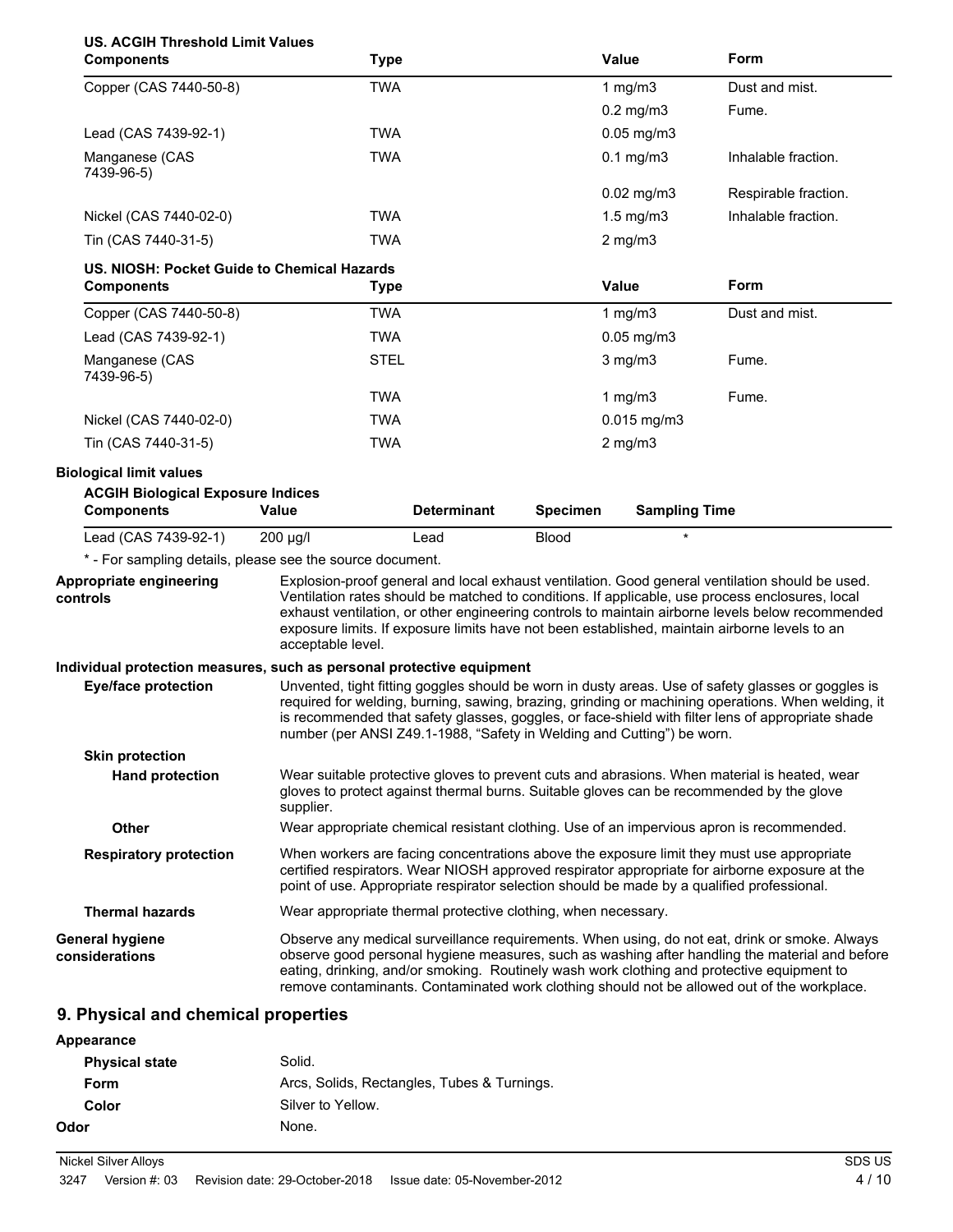| <b>Odor threshold</b>                             | Not available.                                                                                |
|---------------------------------------------------|-----------------------------------------------------------------------------------------------|
| pH                                                | Not available.                                                                                |
| Melting point/freezing point                      | 1850 - 1904 °F (1010 - 1040 °C)                                                               |
| Initial boiling point and boiling<br>range        | Not available.                                                                                |
| <b>Flash point</b>                                | Not available.                                                                                |
| <b>Evaporation rate</b>                           | Not available.                                                                                |
| Flammability (solid, gas)                         | Fine particles may form explosive mixtures with air.                                          |
| Upper/lower flammability or explosive limits      |                                                                                               |
| <b>Flammability limit - lower</b><br>(%)          | Not available.                                                                                |
| <b>Flammability limit - upper</b><br>(%)          | Not available.                                                                                |
| Vapor pressure                                    | Not available.                                                                                |
| Vapor density                                     | Not available.                                                                                |
| <b>Relative density</b>                           | 8.95                                                                                          |
| Solubility(ies)                                   |                                                                                               |
| <b>Solubility (water)</b>                         | Insoluble in water.                                                                           |
| <b>Partition coefficient</b><br>(n-octanol/water) | Not available.                                                                                |
| <b>Auto-ignition temperature</b>                  | Not available.                                                                                |
| <b>Decomposition temperature</b>                  | Not available.                                                                                |
| <b>Viscosity</b>                                  | Not available.                                                                                |
| <b>Other information</b>                          |                                                                                               |
| <b>Bulk density</b>                               | 0.32 lb/in <sup>3</sup> (68 °F (20 °C))                                                       |
| <b>Explosive properties</b>                       | Not explosive.                                                                                |
| <b>Oxidizing properties</b>                       | Not oxidizing.                                                                                |
| 10. Stability and reactivity                      |                                                                                               |
| <b>Reactivity</b>                                 | The product is stable and non-reactive under normal conditions of use, storage and transport. |

| <b>Reactivity</b>                            | The product is stable and non-reactive under normal conditions of use, storage and transport.                                                                         |
|----------------------------------------------|-----------------------------------------------------------------------------------------------------------------------------------------------------------------------|
| <b>Chemical stability</b>                    | Material is stable under normal conditions.                                                                                                                           |
| <b>Possibility of hazardous</b><br>reactions | Contact with strong acids will release highly flammable hydrogen gas.                                                                                                 |
| <b>Conditions to avoid</b>                   | Keep away from heat, hot surfaces, sparks, open flames and other ignition sources. Contact with<br>incompatible materials. Minimize dust generation and accumulation. |
| Incompatible materials                       | Strong oxidizing agents. Acids.                                                                                                                                       |
| <b>Hazardous decomposition</b><br>products   | No hazardous decomposition products are known.                                                                                                                        |

## **11. Toxicological information**

## **Information on likely routes of exposure**

| <b>Inhalation</b>                                                                  | Prolonged inhalation may be harmful. Elevated temperatures or mechanical action may form dust<br>and fumes which may be irritating to the mucous membranes and respiratory tract. Heating above<br>the melting point releases metallic oxides which may cause metal fume fever by inhalation. The<br>symptoms are shivering, fever, malaise and muscular pain.    |
|------------------------------------------------------------------------------------|-------------------------------------------------------------------------------------------------------------------------------------------------------------------------------------------------------------------------------------------------------------------------------------------------------------------------------------------------------------------|
| <b>Skin contact</b>                                                                | May cause an allergic skin reaction. Hot or molten material may produce thermal burns.                                                                                                                                                                                                                                                                            |
| Eye contact                                                                        | Elevated temperatures or mechanical action may form dust and fumes which may be irritating to<br>the eyes. Molten material will produce thermal burns.                                                                                                                                                                                                            |
| Ingestion                                                                          | May cause discomfort if swallowed.                                                                                                                                                                                                                                                                                                                                |
| Symptoms related to the<br>physical, chemical and<br>toxicological characteristics | Elevated temperatures or mechanical action may form dust and fumes which may be irritating to<br>the eye, mucous membranes and respiratory tract. Narcosis. Behavioral changes. Decrease in<br>motor functions. May cause an allergic skin reaction. Dermatitis. Rash. Contact with hot material<br>can cause thermal burns which may result in permanent damage. |
| Information on toxicological offects                                               |                                                                                                                                                                                                                                                                                                                                                                   |

#### **Information on toxicological effects**

**Acute toxicity** Not expected to be acutely toxic.

## Nickel Silver Alloys SDS US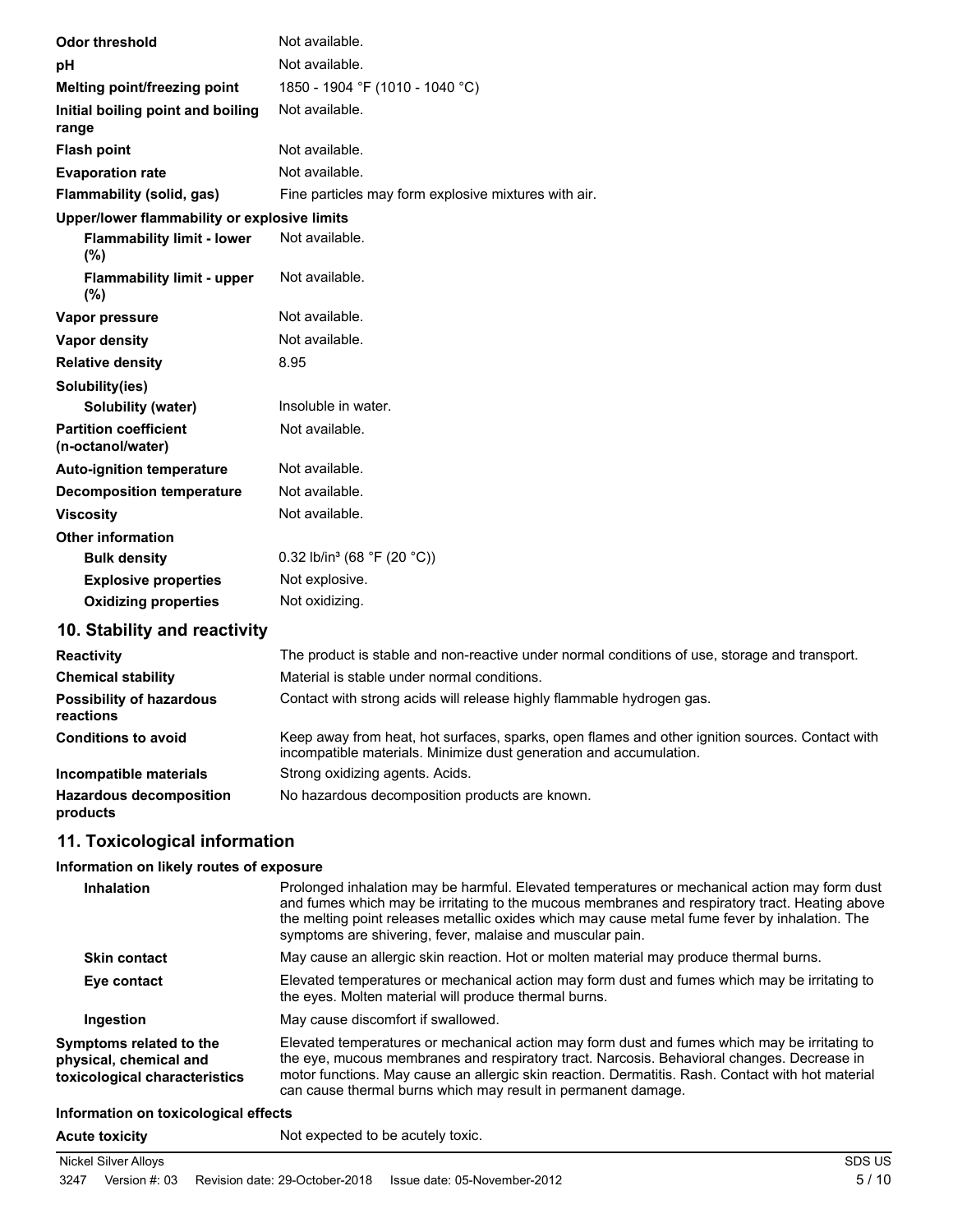| <b>Components</b>                                      | <b>Species</b>                                                                                                                                                                       | <b>Test Results</b>                                                                                                                                                                                                                                                                                                                                                                                                                                                                             |
|--------------------------------------------------------|--------------------------------------------------------------------------------------------------------------------------------------------------------------------------------------|-------------------------------------------------------------------------------------------------------------------------------------------------------------------------------------------------------------------------------------------------------------------------------------------------------------------------------------------------------------------------------------------------------------------------------------------------------------------------------------------------|
| Nickel (CAS 7440-02-0)                                 |                                                                                                                                                                                      |                                                                                                                                                                                                                                                                                                                                                                                                                                                                                                 |
| <b>Acute</b>                                           |                                                                                                                                                                                      |                                                                                                                                                                                                                                                                                                                                                                                                                                                                                                 |
| <b>Inhalation</b>                                      |                                                                                                                                                                                      |                                                                                                                                                                                                                                                                                                                                                                                                                                                                                                 |
| <b>NOAEC</b>                                           | Rat                                                                                                                                                                                  | 10200 mg/l, 1 hours                                                                                                                                                                                                                                                                                                                                                                                                                                                                             |
| Oral                                                   |                                                                                                                                                                                      |                                                                                                                                                                                                                                                                                                                                                                                                                                                                                                 |
| LD50                                                   | Rat                                                                                                                                                                                  | > 9000 mg/kg                                                                                                                                                                                                                                                                                                                                                                                                                                                                                    |
| Zinc (CAS 7440-66-6)                                   |                                                                                                                                                                                      |                                                                                                                                                                                                                                                                                                                                                                                                                                                                                                 |
| <b>Acute</b>                                           |                                                                                                                                                                                      |                                                                                                                                                                                                                                                                                                                                                                                                                                                                                                 |
| Oral                                                   |                                                                                                                                                                                      |                                                                                                                                                                                                                                                                                                                                                                                                                                                                                                 |
| LD50                                                   | Mouse                                                                                                                                                                                | > 5 g/kg                                                                                                                                                                                                                                                                                                                                                                                                                                                                                        |
| <b>Skin corrosion/irritation</b>                       | May cause irritation through mechanical abrasion. Hot or molten material may produce thermal<br>burns.                                                                               |                                                                                                                                                                                                                                                                                                                                                                                                                                                                                                 |
| Serious eye damage/eye<br>irritation                   | May cause irritation through mechanical abrasion.                                                                                                                                    |                                                                                                                                                                                                                                                                                                                                                                                                                                                                                                 |
| Respiratory or skin sensitization                      |                                                                                                                                                                                      |                                                                                                                                                                                                                                                                                                                                                                                                                                                                                                 |
| <b>Respiratory sensitization</b>                       | Not a respiratory sensitizer.                                                                                                                                                        |                                                                                                                                                                                                                                                                                                                                                                                                                                                                                                 |
| <b>Skin sensitization</b>                              | May cause an allergic skin reaction.                                                                                                                                                 |                                                                                                                                                                                                                                                                                                                                                                                                                                                                                                 |
| <b>Germ cell mutagenicity</b>                          | No data available to indicate product or any components present at greater than 0.1% are<br>mutagenic or genotoxic.                                                                  |                                                                                                                                                                                                                                                                                                                                                                                                                                                                                                 |
| Carcinogenicity                                        | Suspected of causing cancer.                                                                                                                                                         |                                                                                                                                                                                                                                                                                                                                                                                                                                                                                                 |
| IARC Monographs. Overall Evaluation of Carcinogenicity |                                                                                                                                                                                      |                                                                                                                                                                                                                                                                                                                                                                                                                                                                                                 |
| Lead (CAS 7439-92-1)<br>Nickel (CAS 7440-02-0)         | 2B Possibly carcinogenic to humans.<br>2B Possibly carcinogenic to humans.                                                                                                           |                                                                                                                                                                                                                                                                                                                                                                                                                                                                                                 |
| <b>NTP Report on Carcinogens</b>                       |                                                                                                                                                                                      |                                                                                                                                                                                                                                                                                                                                                                                                                                                                                                 |
| Lead (CAS 7439-92-1)<br>Nickel (CAS 7440-02-0)         | Reasonably Anticipated to be a Human Carcinogen.<br>Reasonably Anticipated to be a Human Carcinogen.                                                                                 |                                                                                                                                                                                                                                                                                                                                                                                                                                                                                                 |
|                                                        | OSHA Specifically Regulated Substances (29 CFR 1910.1001-1053)                                                                                                                       |                                                                                                                                                                                                                                                                                                                                                                                                                                                                                                 |
| Not regulated.                                         |                                                                                                                                                                                      |                                                                                                                                                                                                                                                                                                                                                                                                                                                                                                 |
| <b>Reproductive toxicity</b>                           | May cause harm to breastfed babies. May damage fertility or the unborn child.                                                                                                        |                                                                                                                                                                                                                                                                                                                                                                                                                                                                                                 |
| Specific target organ toxicity -<br>single exposure    | Not classified.                                                                                                                                                                      |                                                                                                                                                                                                                                                                                                                                                                                                                                                                                                 |
| Specific target organ toxicity -<br>repeated exposure  | Causes damage to organs (blood, central nervous system, kidneys, Lungs) through prolonged or<br>repeated exposure.                                                                   |                                                                                                                                                                                                                                                                                                                                                                                                                                                                                                 |
| <b>Aspiration hazard</b>                               | Not an aspiration hazard.                                                                                                                                                            |                                                                                                                                                                                                                                                                                                                                                                                                                                                                                                 |
| <b>Chronic effects</b>                                 | Prolonged exposure may cause chronic effects.                                                                                                                                        |                                                                                                                                                                                                                                                                                                                                                                                                                                                                                                 |
|                                                        | Lead may produce maternal toxicity, toxicity to the fetus, and adverse effects to blood, bone<br>marrow, central/peripheral nervous systems, kidney, liver, and reproductive system. |                                                                                                                                                                                                                                                                                                                                                                                                                                                                                                 |
|                                                        | Disease, gait impairment, muscle spasms and behavioral changes.                                                                                                                      | Chronic exposure to breathing low levels of manganese dust or fume over a long period of time<br>can result in "manganism," a disease of the central nervous system similar to Parkinson's                                                                                                                                                                                                                                                                                                      |
| <b>Further information</b>                             | erythema and welders flash.                                                                                                                                                          | Welding or plasma arc cutting of metal and alloys can generate ozone, nitric oxides and ultraviolet<br>radiation. Short-term (acute) overexposure to welding fumes may result in discomfort such as<br>metal fume fever, dizziness, nausea, or dryness or irritation of nose, throat, or eyes. May<br>aggravate pre-existing respiratory problems (e.g. asthma, emphysema). Ozone overexposure<br>may result in mucous membrane irritation or pulmonary discomfort. UV radiation can cause skin |
| 12. Ecological information                             |                                                                                                                                                                                      |                                                                                                                                                                                                                                                                                                                                                                                                                                                                                                 |
|                                                        |                                                                                                                                                                                      |                                                                                                                                                                                                                                                                                                                                                                                                                                                                                                 |

Very toxic to aquatic life with long lasting effects. Alloys in massive forms present a limited hazard for the environment. **Ecotoxicity**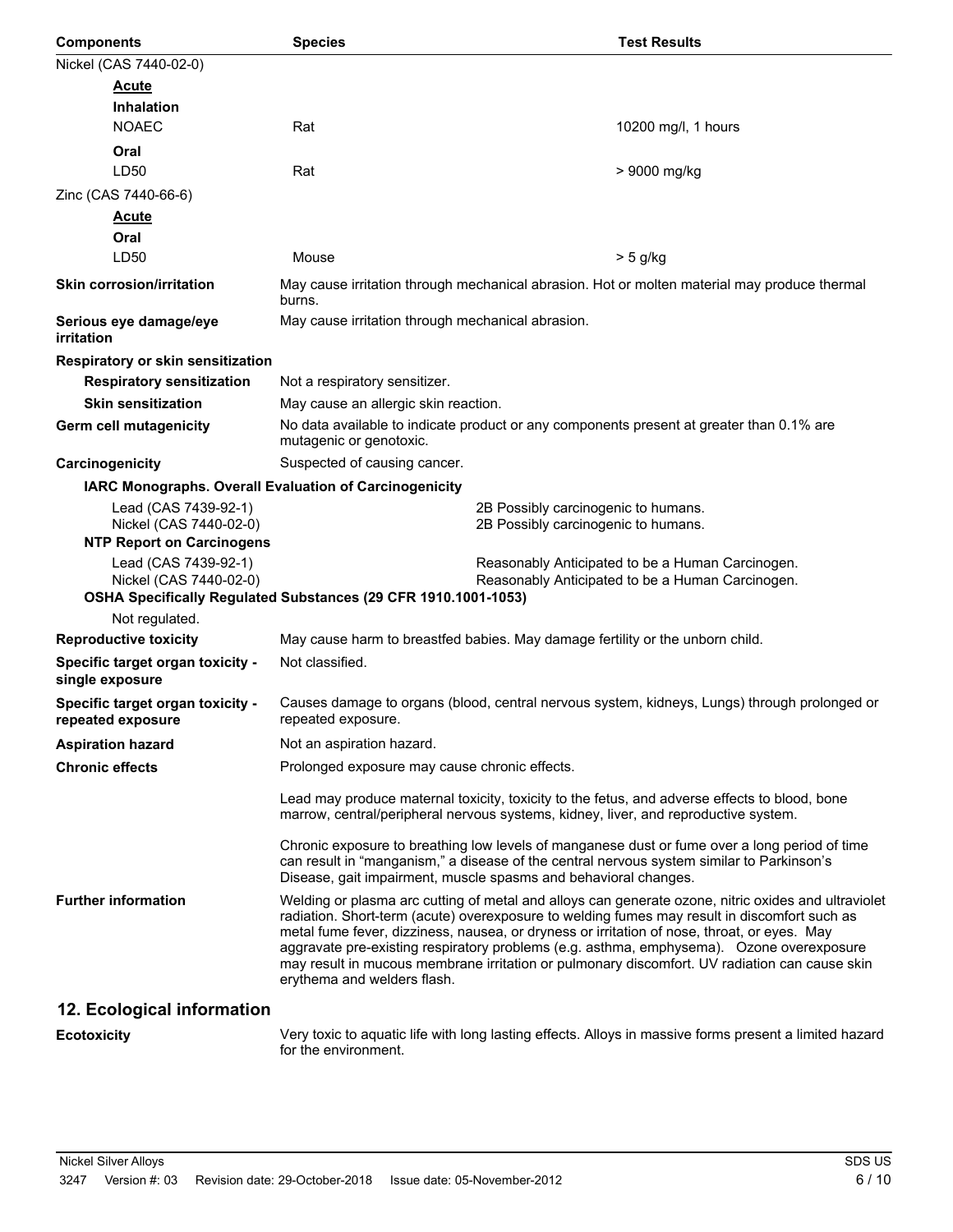|                                  |                                                                                                                                                  | <b>Species</b>                                               | <b>Test Results</b>      |
|----------------------------------|--------------------------------------------------------------------------------------------------------------------------------------------------|--------------------------------------------------------------|--------------------------|
| Copper (CAS 7440-50-8)           |                                                                                                                                                  |                                                              |                          |
| <b>Aquatic</b>                   |                                                                                                                                                  |                                                              |                          |
| Chronic                          |                                                                                                                                                  |                                                              |                          |
| Other                            | <b>NOEC</b>                                                                                                                                      | Juga plicifera                                               | $6 \mu g/l$              |
| Lead (CAS 7439-92-1)             |                                                                                                                                                  |                                                              |                          |
| <b>Aquatic</b>                   |                                                                                                                                                  |                                                              |                          |
| Acute                            |                                                                                                                                                  |                                                              |                          |
| Crustacea                        | <b>EC50</b>                                                                                                                                      | Ceriodaphnia dubia                                           | 0.248 mg/l, 48 hours pH8 |
| Fish                             | <b>LC50</b>                                                                                                                                      | Pimephales promelas                                          | 0.283 mg/l, 96 hours pH8 |
| Nickel (CAS 7440-02-0)           |                                                                                                                                                  |                                                              |                          |
| <b>Aquatic</b>                   |                                                                                                                                                  |                                                              |                          |
| Chronic                          |                                                                                                                                                  |                                                              |                          |
| Crustacea                        | <b>NOEC</b>                                                                                                                                      | Ceriodaphnia dubia                                           | $2.8 \mu g/l$            |
| Fish                             | <b>NOEC</b>                                                                                                                                      | Zebra danio (Danio rerio)                                    | $40 \mu g/l$             |
| Zinc (CAS 7440-66-6)             |                                                                                                                                                  |                                                              |                          |
| <b>Aquatic</b>                   |                                                                                                                                                  |                                                              |                          |
| Acute                            |                                                                                                                                                  |                                                              |                          |
| Crustacea                        | EC50                                                                                                                                             | Daphnia magna                                                | $0.07$ mg/l              |
| Fish                             | <b>LC50</b>                                                                                                                                      | Oncorhynchus mykiss                                          | $0.14$ mg/l              |
| Persistence and degradability    |                                                                                                                                                  | Not relevant for inorganic substances.                       |                          |
| <b>Bioaccumulative potential</b> |                                                                                                                                                  | The product contains potentially bioaccumulating substances. |                          |
| Mobility in soil                 |                                                                                                                                                  | Alloys in massive forms are not mobile in the environment.   |                          |
| Other adverse effects            | This product contains one or more substances identified as hazardous air pollutants (HAPs) per<br>the US Federal Clean Air Act (see section 15). |                                                              |                          |

## **13. Disposal considerations**

| <b>Disposal instructions</b>             | Collect and reclaim or dispose in sealed containers at licensed waste disposal site. Do not allow<br>this material to drain into sewers/water supplies. Do not contaminate ponds, waterways or ditches<br>with chemical or used container. Dispose of contents/container in accordance with<br>local/regional/national/international regulations. |
|------------------------------------------|---------------------------------------------------------------------------------------------------------------------------------------------------------------------------------------------------------------------------------------------------------------------------------------------------------------------------------------------------|
| Local disposal regulations               | Dispose in accordance with all applicable regulations.                                                                                                                                                                                                                                                                                            |
| Hazardous waste code                     | The waste code should be assigned in discussion between the user, the producer and the waste<br>disposal company.                                                                                                                                                                                                                                 |
| Waste from residues / unused<br>products | Dispose of in accordance with local regulations. Empty containers or liners may retain some<br>product residues. This material and its container must be disposed of in a safe manner (see:<br>Disposal instructions).                                                                                                                            |
| <b>Contaminated packaging</b>            | Since emptied containers may retain product residue, follow label warnings even after container is<br>emptied. Empty containers should be taken to an approved waste handling site for recycling or<br>disposal.                                                                                                                                  |

## **14. Transport information**

## **DOT**

Not regulated as dangerous goods.

## **IATA**

Not regulated as dangerous goods.

#### **IMDG**

Not regulated as dangerous goods.

## **Transport in bulk according to** Not applicable. **Annex II of MARPOL 73/78 and the IBC Code**

## **15. Regulatory information**

**US federal regulations**

This product is a "Hazardous Chemical" as defined by the OSHA Hazard Communication Standard, 29 CFR 1910.1200.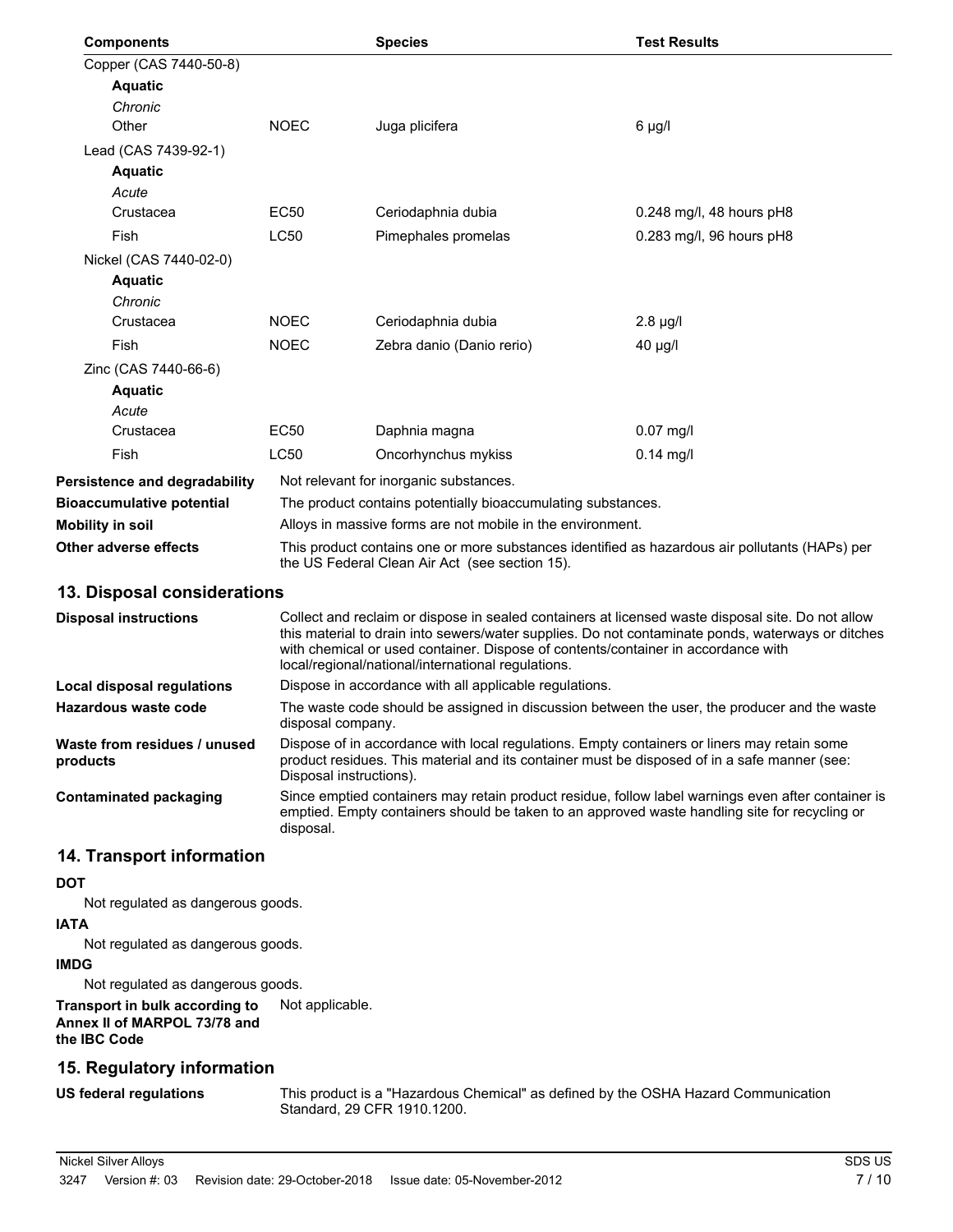| TSCA Section 12(b) Export Notification (40 CFR 707, Subpt. D)                    |                                          |                                                                    |           |        |
|----------------------------------------------------------------------------------|------------------------------------------|--------------------------------------------------------------------|-----------|--------|
| Not regulated.                                                                   |                                          |                                                                    |           |        |
| <b>CERCLA Hazardous Substance List (40 CFR 302.4)</b>                            |                                          |                                                                    |           |        |
| Copper (CAS 7440-50-8)                                                           |                                          | Listed.                                                            |           |        |
| Lead (CAS 7439-92-1)<br>Nickel (CAS 7440-02-0)                                   |                                          | Listed.<br>Listed.                                                 |           |        |
| Zinc (CAS 7440-66-6)                                                             |                                          | Listed.                                                            |           |        |
| <b>SARA 304 Emergency release notification</b>                                   |                                          |                                                                    |           |        |
| Not regulated.                                                                   |                                          |                                                                    |           |        |
| OSHA Specifically Regulated Substances (29 CFR 1910.1001-1053)                   |                                          |                                                                    |           |        |
| Lead (CAS 7439-92-1)                                                             |                                          | Reproductive toxicity                                              |           |        |
|                                                                                  |                                          | Central nervous system                                             |           |        |
|                                                                                  |                                          | Kidney                                                             |           |        |
|                                                                                  |                                          | <b>Blood</b><br>Acute toxicity                                     |           |        |
|                                                                                  |                                          |                                                                    |           |        |
| Superfund Amendments and Reauthorization Act of 1986 (SARA)                      |                                          |                                                                    |           |        |
| <b>SARA 302 Extremely hazardous substance</b><br>Not listed.                     |                                          |                                                                    |           |        |
| SARA 311/312 Hazardous<br>chemical                                               | Yes                                      |                                                                    |           |        |
| <b>Classified hazard</b>                                                         | Combustible dust                         |                                                                    |           |        |
| categories                                                                       | Respiratory or skin sensitization        |                                                                    |           |        |
|                                                                                  | Carcinogenicity<br>Reproductive toxicity |                                                                    |           |        |
|                                                                                  |                                          | Specific target organ toxicity (single or repeated exposure)       |           |        |
| SARA 313 (TRI reporting)                                                         |                                          |                                                                    |           |        |
| <b>Chemical name</b>                                                             |                                          | <b>CAS number</b>                                                  | % by wt.  |        |
| Copper                                                                           |                                          | 7440-50-8                                                          | $53 - 87$ |        |
| Lead                                                                             |                                          | 7439-92-1                                                          | $0 - 11$  |        |
| Manganese                                                                        |                                          | 7439-96-5                                                          | $0 - 1.5$ |        |
| Nickel                                                                           |                                          | 7440-02-0                                                          | $9 - 33$  |        |
| Zinc                                                                             |                                          | 7440-66-6                                                          | $0 - 25$  |        |
| <b>Other federal regulations</b>                                                 |                                          |                                                                    |           |        |
| Clean Air Act (CAA) Section 112 Hazardous Air Pollutants (HAPs) List             |                                          |                                                                    |           |        |
| Lead (CAS 7439-92-1)                                                             |                                          |                                                                    |           |        |
| Manganese (CAS 7439-96-5)<br>Nickel (CAS 7440-02-0)                              |                                          |                                                                    |           |        |
| Clean Air Act (CAA) Section 112(r) Accidental Release Prevention (40 CFR 68.130) |                                          |                                                                    |           |        |
| Not regulated.                                                                   |                                          |                                                                    |           |        |
| <b>Safe Drinking Water Act</b><br>(SDWA)                                         |                                          | Contains component(s) regulated under the Safe Drinking Water Act. |           |        |
| <b>US state regulations</b>                                                      |                                          |                                                                    |           |        |
| US. Massachusetts RTK - Substance List                                           |                                          |                                                                    |           |        |
|                                                                                  |                                          |                                                                    |           |        |
| Copper (CAS 7440-50-8)<br>Lead (CAS 7439-92-1)                                   |                                          |                                                                    |           |        |
| Manganese (CAS 7439-96-5)                                                        |                                          |                                                                    |           |        |
| Nickel (CAS 7440-02-0)                                                           |                                          |                                                                    |           |        |
| Tin (CAS 7440-31-5)                                                              |                                          |                                                                    |           |        |
| Zinc (CAS 7440-66-6)                                                             |                                          |                                                                    |           |        |
| US. New Jersey Worker and Community Right-to-Know Act                            |                                          |                                                                    |           |        |
| Copper (CAS 7440-50-8)<br>Lead (CAS 7439-92-1)                                   |                                          |                                                                    |           |        |
| Manganese (CAS 7439-96-5)                                                        |                                          |                                                                    |           |        |
| Nickel (CAS 7440-02-0)                                                           |                                          |                                                                    |           |        |
| Tin (CAS 7440-31-5)                                                              |                                          |                                                                    |           |        |
| Zinc (CAS 7440-66-6)                                                             |                                          |                                                                    |           |        |
| US. Pennsylvania Worker and Community Right-to-Know Law                          |                                          |                                                                    |           |        |
| Copper (CAS 7440-50-8)<br>Lead (CAS 7439-92-1)                                   |                                          |                                                                    |           |        |
| Manganese (CAS 7439-96-5)                                                        |                                          |                                                                    |           |        |
|                                                                                  |                                          |                                                                    |           | SDS US |
| <b>Nickel Silver Alloys</b><br>Version #: 03<br>3247                             | Revision date: 29-October-2018           | Issue date: 05-November-2012                                       |           | 8/10   |
|                                                                                  |                                          |                                                                    |           |        |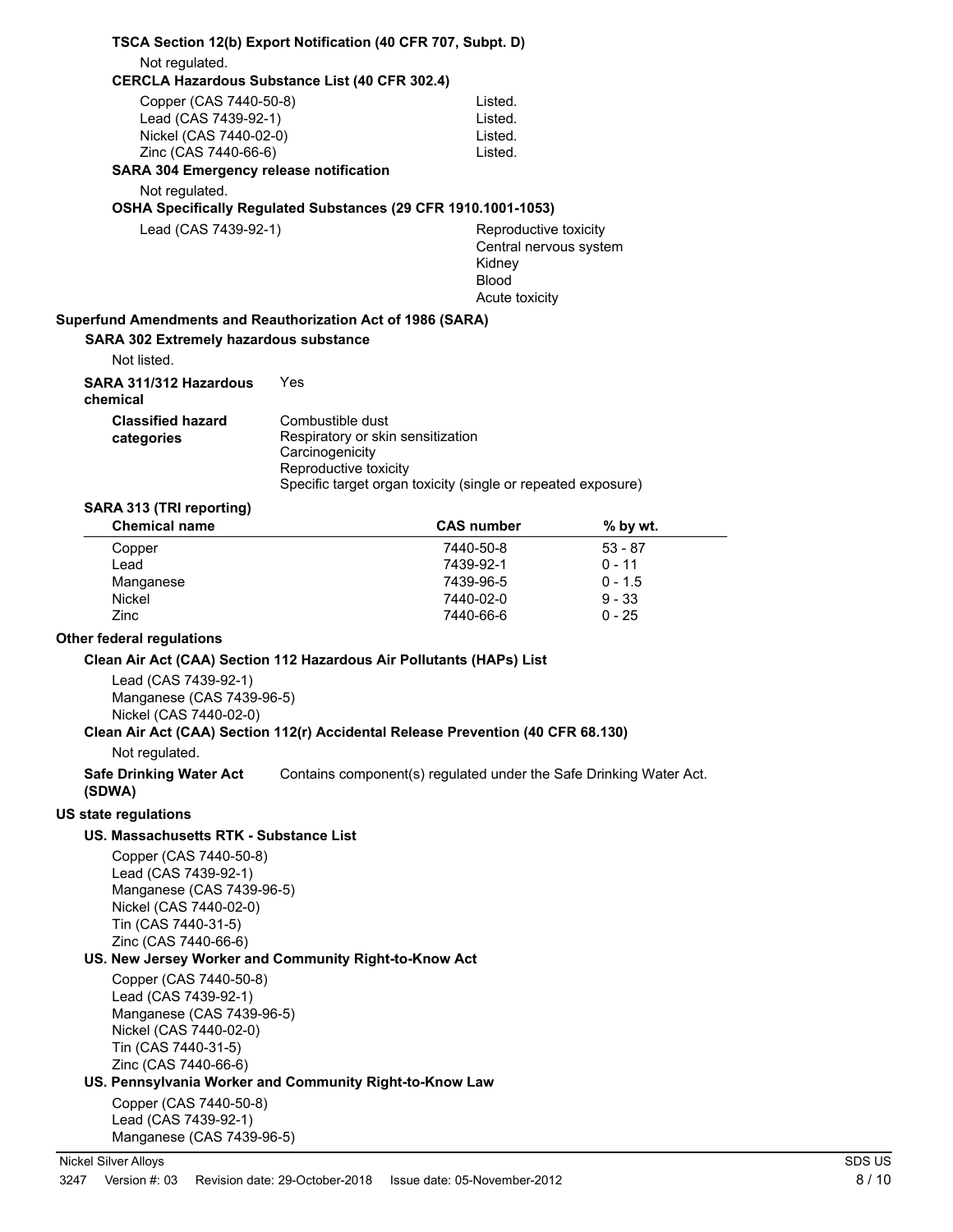Nickel (CAS 7440-02-0) Tin (CAS 7440-31-5) Zinc (CAS 7440-66-6)

#### **US. Rhode Island RTK**

Copper (CAS 7440-50-8) Lead (CAS 7439-92-1) Manganese (CAS 7439-96-5) Nickel (CAS 7440-02-0) Tin (CAS 7440-31-5) Zinc (CAS 7440-66-6)

#### **California Proposition 65**

**WARNING:** This product can expose you to chemicals including Lead, which is known to the State of California to cause cancer and birth defects or other reproductive harm. For more information go to www.P65Warnings.ca.gov.

#### **California Proposition 65 - CRT: Listed date/Carcinogenic substance**

| Lead (CAS 7439-92-1)                                                   | Listed: October 1, 1992                                                                                          |
|------------------------------------------------------------------------|------------------------------------------------------------------------------------------------------------------|
| Nickel (CAS 7440-02-0)                                                 | Listed: October 1, 1989                                                                                          |
| California Proposition 65 - CRT: Listed date/Developmental toxin       |                                                                                                                  |
| Lead (CAS 7439-92-1)                                                   | Listed: February 27, 1987                                                                                        |
| California Proposition 65 - CRT: Listed date/Female reproductive toxin |                                                                                                                  |
| Lead (CAS 7439-92-1)                                                   | Listed: February 27, 1987                                                                                        |
| California Proposition 65 - CRT: Listed date/Male reproductive toxin   |                                                                                                                  |
| Lead (CAS 7439-92-1)                                                   | Listed: February 27, 1987                                                                                        |
| subd. $(a)$                                                            | US. California. Candidate Chemicals List. Safer Consumer Products Regulations (Cal. Code Regs, tit. 22, 69502.3, |
|                                                                        |                                                                                                                  |

Copper (CAS 7440-50-8) Lead (CAS 7439-92-1) Manganese (CAS 7439-96-5) Nickel (CAS 7440-02-0) Tin (CAS 7440-31-5) Zinc (CAS 7440-66-6)

#### **International Inventories**

| Country(s) or region        | <b>Inventory name</b>                                                     | On inventory (yes/no)* |
|-----------------------------|---------------------------------------------------------------------------|------------------------|
| Australia                   | Australian Inventory of Chemical Substances (AICS)                        | Yes                    |
| Canada                      | Domestic Substances List (DSL)                                            | Yes                    |
| Canada                      | Non-Domestic Substances List (NDSL)                                       | No.                    |
| China                       | Inventory of Existing Chemical Substances in China (IECSC)                | Yes                    |
| Europe                      | European Inventory of Existing Commercial Chemical<br>Substances (EINECS) | Yes                    |
| Europe                      | European List of Notified Chemical Substances (ELINCS)                    | <b>No</b>              |
| Japan                       | Inventory of Existing and New Chemical Substances (ENCS)                  | <b>No</b>              |
| Korea                       | Existing Chemicals List (ECL)                                             | Yes                    |
| New Zealand                 | New Zealand Inventory                                                     | Yes                    |
| <b>Philippines</b>          | Philippine Inventory of Chemicals and Chemical Substances<br>(PICCS)      | <b>No</b>              |
| Taiwan                      | Taiwan Chemical Substance Inventory (TCSI)                                | <b>No</b>              |
| United States & Puerto Rico | Toxic Substances Control Act (TSCA) Inventory                             | Yes                    |

\*A "Yes" indicates this product complies with the inventory requirements administered by the governing country(s).

A "No" indicates that one or more components of the product are not listed or exempt from listing on the inventory administered by the governing country(s).

## **16. Other information, including date of preparation or last revision**

| <b>Issue date</b>          | 05-November-2012                                                                                                                                                                     |
|----------------------------|--------------------------------------------------------------------------------------------------------------------------------------------------------------------------------------|
| <b>Revision date</b>       | 29-October-2018                                                                                                                                                                      |
| <b>Version #</b>           | 03                                                                                                                                                                                   |
| <b>Further information</b> | Refer to NFPA 654, Standard for the Prevention of Fire and Dust Explosions from the<br>Manufacturing, Processing, and Handling of Combustible Particulate Solids, for safe handling. |